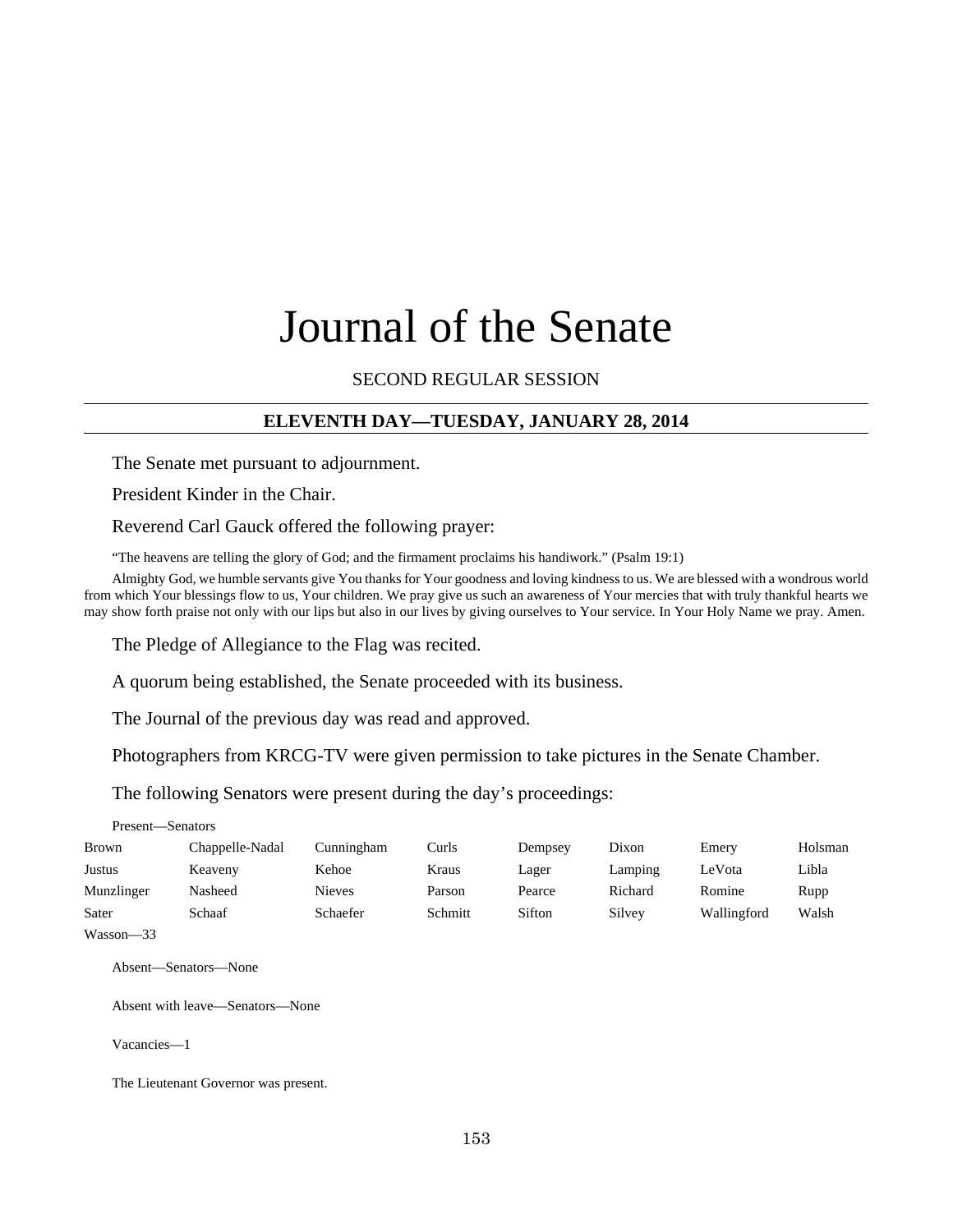## **RESOLUTIONS**

Senator Schaaf offered Senate Resolution No. 1170, regarding Grant Bess, Platte Woods, which was adopted.

Senator Schaaf offered Senate Resolution No. 1171, regarding Zachary Bischler, Platte Woods, which was adopted.

Senator Schaaf offered Senate Resolution No. 1172, regarding Clayton Riley Shruga, Platte Woods, which was adopted.

Senator Schaaf offered Senate Resolution No. 1173, regarding Zachary Watson, Platte Woods, which was adopted.

Senator Schaaf offered Senate Resolution No. 1174, regarding Harrison Hugh Ramsden, Platte Woods, which was adopted.

Senator Schaaf offered Senate Resolution No. 1175, regarding Scott Cameron Patton, Kansas City, which was adopted.

Senator Schaaf offered Senate Resolution No. 1176, regarding the One Hundredth Birthday of Erma Brychta, St. Joseph, which was adopted.

#### **CONCURRENT RESOLUTIONS**

Senator Keaveny offered the following concurrent resolution:

#### SENATE CONCURRENT RESOLUTION NO. 27

WHEREAS, the state of Missouri has executed 355 people since becoming a state, and 44 more currently sit on death row; and

WHEREAS, a team assembled by the American Bar Association, in its review of the death penalty in Missouri, found the state in compliance with only 9 out of 95 best practices to ensure that innocent people are not executed; and

WHEREAS, several people have been wrongfully convicted of murder in the state because of eyewitness misidentification, false confessions, and untruthful jailhouse informant testimony; and

WHEREAS, other states, including Illinois in 2011, have abolished the death penalty and noted the significant number of people on death row who were later found innocent; and

WHEREAS, the state's deputy public defender has testified that abolishing the death penalty would alleviate attorney shortages within the state's public defender system without the need for additional appropriations because staff members currently assigned to capital cases could be reassigned to other divisions; and

WHEREAS, death penalty cases cost the underfunded Missouri state public defender system 7 to 10 times more to defend than other murder cases; and

WHEREAS, a comparison of the costs of death penalty cases to other murder cases in the state of Kansas found that costs of adjudicating the death penalty cases exceeded the costs of other homicide cases by 70 percent; and

WHEREAS, a study in Florida determined the state would save \$51 million each year if it abolished the death penalty; and

WHEREAS, the death penalty has been ranked by a national survey of police chiefs as the least effective tool for reducing violent crime and eighty-eight percent of criminologists have found the death penalty does not curtail incidents of murder; and

WHEREAS, a comprehensive study of the costs of the death penalty is necessary to determine how much this ineffective public policy is costing the state of Missouri in these times of significant budgetary shortages; and

WHEREAS, Section 23.170, RSMo, requires the Oversight Division of the Committee on Legislative Research to conduct audits as directed by any concurrent resolution duly adopted by the General Assembly: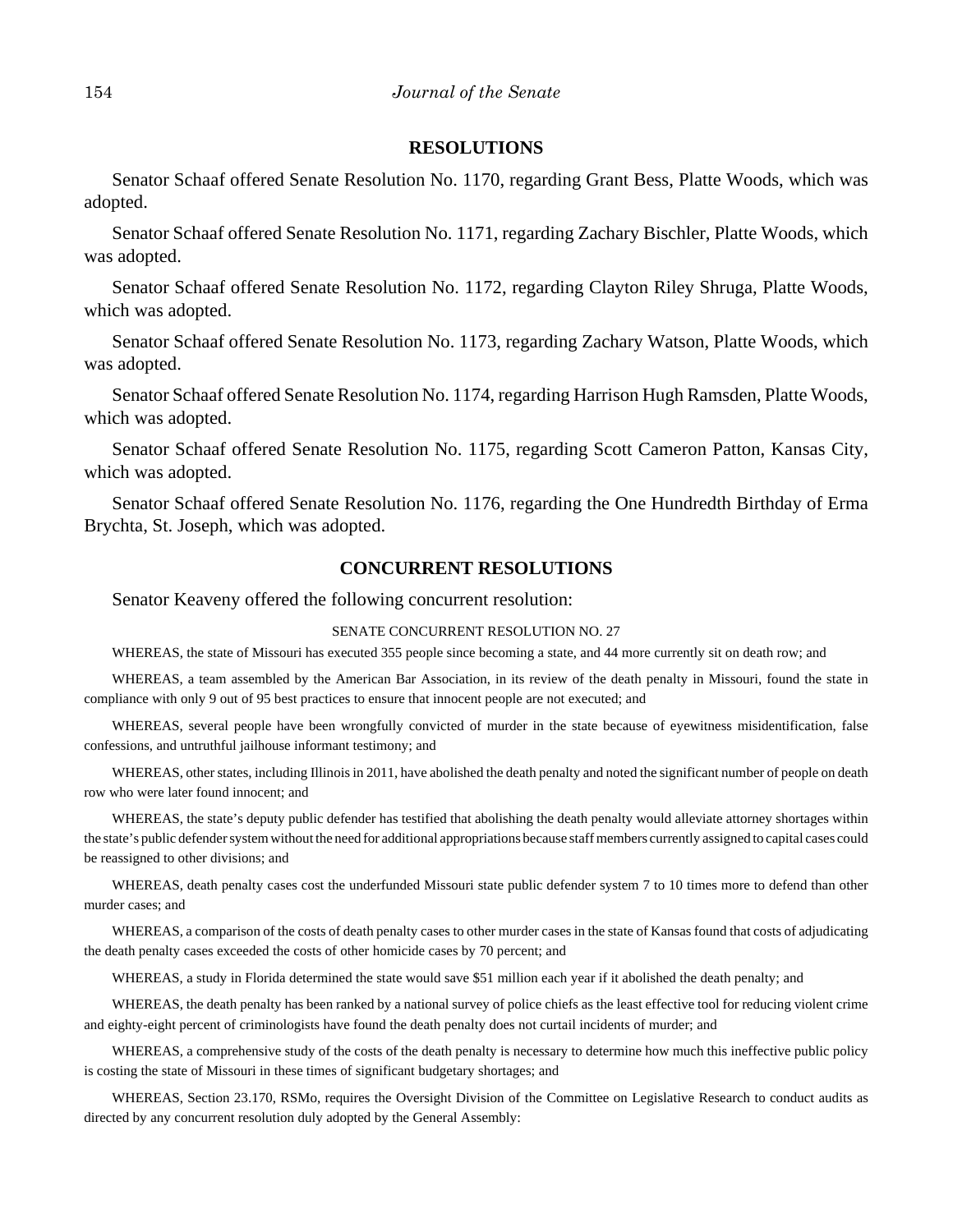NOW THEREFORE BE IT RESOLVED that the members of the Missouri Senate, Ninety-seventh General Assembly, Second Regular Session, the House of Representatives concurring therein, hereby direct the Oversight Division of the Committee on Legislative Research to study the costs, both direct and indirect, born by county and state governments in the prosecution and defense of at least ten cases filed on or after January 1, 1990, in which a death sentence was sought and was imposed and compare such costs to the costs of an equal number of first degree murder cases filed on or after January 1, 1990, in which a death sentence was not sought and the defendant was sentenced to life without the possibility for parole, and an equal number of first degree murder cases filed on or after January 1, 1990, in which a death sentence was sought, but the defendant was sentenced to life without the possibility for parole at the conclusion of a sentencing phase. The comparison shall include, as estimated by the Oversight Division to be related to the cases, the costs of staff salaries, benefits, contracts for assistance, and operating expenses for: the attorney general's office; the department of corrections, including costs related to housing inmates sentenced to death and carrying out the death penalty; prosecuting and circuit attorneys, including expenses in preparing for the presentation of aggravating and mitigating circumstances with respect to sentencing proceedings in death penalty cases, expert witness fees, and additional investigations; the Missouri state public defender system; and the supreme court, courts of appeals, and circuit courts; and

BE IT FURTHER RESOLVED that the Secretary of the Missouri Senate be instructed to prepare a properly inscribed copy of this resolution to the Oversight Division of the Committee on Legislative Research.

## **INTRODUCTION OF BILLS**

The following Bills were read the 1st time and ordered printed:

#### **SB 787**–By Justus.

An Act to repeal sections 536.010 and 546.710, RSMo, and to enact in lieu thereof two new sections relating to the capital sentencing procedures and protocols commission, with an emergency clause.

## **SB 788**–By Brown.

An Act to amend chapter 313, RSMo, by adding thereto one new section relating to sweepstakes terminal devices.

#### **SB 789**–By Dixon.

An Act to repeal section 29.235, RSMo, and to enact in lieu thereof one new section relating to the authority of the office of state auditor.

## **SB 790**–By Dixon.

An Act to repeal sections 556.061, 565.020, 565.030, 565.032, and 565.040, RSMo, and to enact in lieu thereof six new sections relating to first degree murder, with penalty provisions, an emergency clause for certain sections and an effective date for a certain section.

## **SB 791**–By Parson and Schaaf.

An Act to repeal section 578.120, RSMo, and to enact in lieu thereof one new section relating to Sunday motorcycle sales, with an existing penalty provision.

#### **SB 792**–By Parson.

An Act to repeal section 595.030, RSMo, and to enact in lieu thereof one new section relating to the crime victims' compensation program.

#### **SB 793**–By Dixon.

An Act to repeal sections 56.110, 478.240, 544.250, 550.040, and 550.060, RSMo, and to enact in lieu thereof four new sections relating to criminal procedure.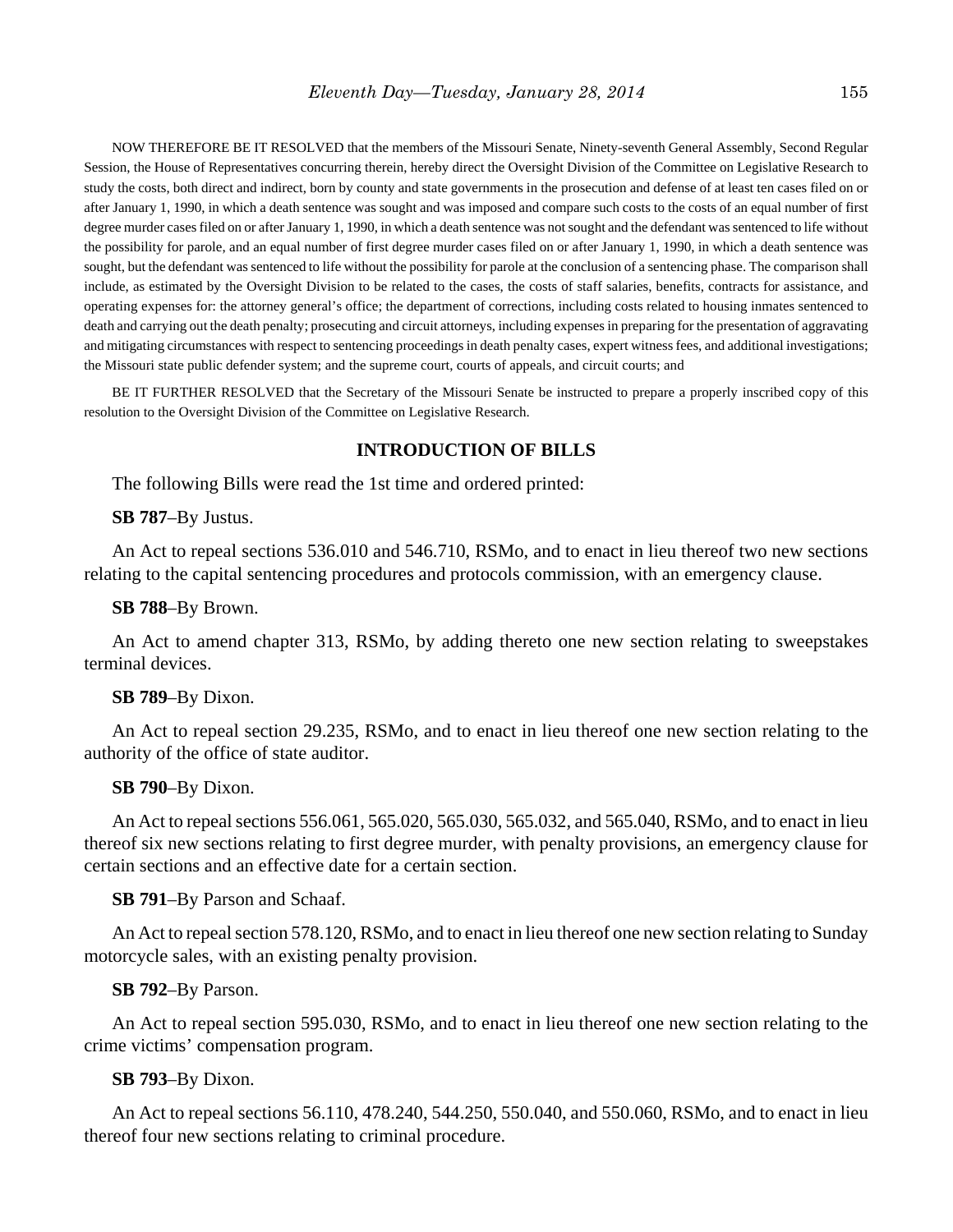President Pro Tem Dempsey assumed the Chair.

## **REPORTS OF STANDING COMMITTEES**

Senator Pearce, Chairman of the Committee on Education, submitted the following report:

Mr. President: Your Committee on Education, to which was referred **SB 492**, begs leave to report that it has considered the same and recommends that the Senate Committee Substitute, hereto attached, do pass.

Senator Kraus, Chairman of the Committee on Ways and Means, submitted the following report:

Mr. President: Your Committee on Ways and Means, to which were referred **SB 509** and **SB 496**, begs leave to report that it has considered the same and recommends that the Senate Committee Substitute, hereto attached, do pass.

# **SENATE BILLS FOR PERFECTION**

At the request of Senator Dixon, **SJR 30** was placed on the Informal Calendar.

Senator Dixon moved that **SB 507** be taken up for perfection, which motion prevailed.

Senator Dixon offered **SS** for **SB 507**, entitled:

# SENATE SUBSTITUTE FOR SENATE BILL NO. 507

An Act to repeal sections 21.110, 28.060, 28.190, 29.280, 30.060, 30.070, 32.010, 37.010, 105.050, 192.007, 217.035, 261.010, 286.005, 287.610, 374.020, 374.080, 620.010, 640.010, 650.005, and 660.010, RSMo, and to enact in lieu thereof twenty-two new sections relating to vacancies in certain public offices, with a referendum clause and a contingent effective date.

Senator Dixon moved that **SS** for **SB 507** be adopted.

Senator Sifton offered **SA 1**, which was read:

# SENATE AMENDMENT NO. 1

Amend Senate Substitute for Senate Bill No. 507, Page 45, Section B, Lines 27-35 of said page, by striking all of said section from the bill; and further amend line 36, by striking "Section C." and inserting in lieu thereof the following: "Section B"; and

Further amend said bill, Page 46, Section D, Lines 1 to 11 of said page, by striking all of said section from the bill.

Senator Sifton moved that the above amendment be adopted.

Senator Kehoe assumed the Chair.

Senator Dixon requested a roll call vote be taken on the adoption of **SA 1** and was joined in his request by Senators Justus, Pearce, Keaveny and Schaaf.

**SA 1** failed of adoption by the following vote: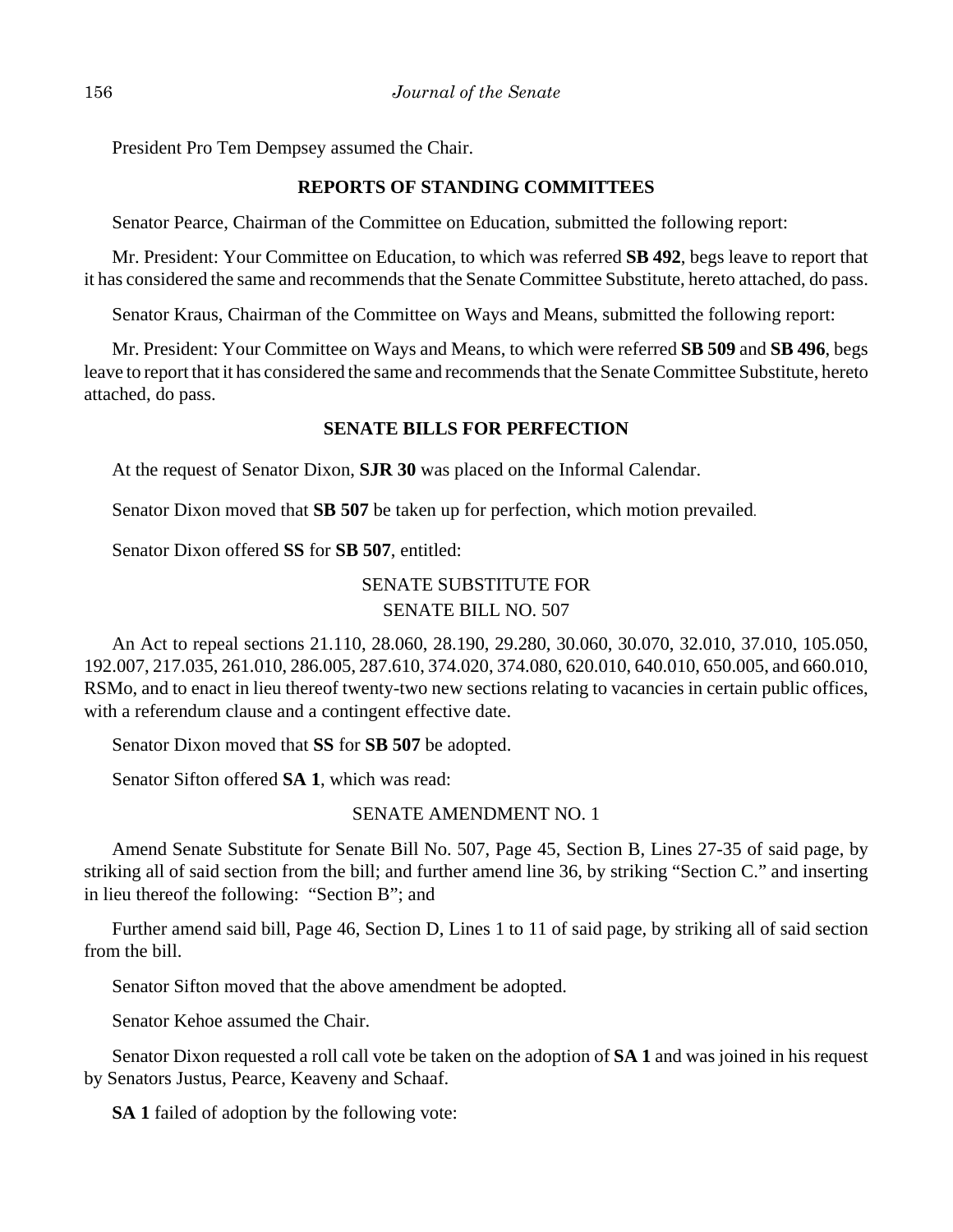| YEAS—Senators                      |            |              |         |                |        |          |         |
|------------------------------------|------------|--------------|---------|----------------|--------|----------|---------|
| Chappelle-Nadal                    | Curls      | Holsman      | Justus  | Keaveny        | LeVota | Schaefer | Schmitt |
| Sifton                             | Silvey     | $Walsh - 11$ |         |                |        |          |         |
|                                    |            |              |         |                |        |          |         |
| NAYS-Senators                      |            |              |         |                |        |          |         |
| <b>Brown</b>                       | Cunningham | Dempsey      | Dixon   | Emery          | Kehoe  | Kraus    | Lager   |
| Lamping                            | Libla      | Munzlinger   | Nasheed | <b>Nieves</b>  | Parson | Pearce   | Richard |
| Romine                             | Rupp       | Sater        | Schaaf  | Wallingford-21 |        |          |         |
| Absent-Senators-None               |            |              |         |                |        |          |         |
| Absent with leave—Senator Wasson—1 |            |              |         |                |        |          |         |
| Vacancies-1                        |            |              |         |                |        |          |         |
| Senator Schmitt offered SA 2:      |            |              |         |                |        |          |         |

SENATE AMENDMENT NO. 2

Amend Senate Substitute for Senate Bill No. 507, Page 12, Section 37.010, Line 16, by inserting after all of said line the following:

"105.010. All officers elected or appointed by the authority of the laws of this state shall hold their offices until their successors are elected or appointed, commissioned and qualified. **For any person appointed by the governor to a board or commission pursuant to authority granted by section 51, article IV, of the Missouri Constitution, such appointee shall have authority to act during the pendency of the term of the office and for up to sixty days after the expiration of the term of the office. If the governor fails to fill the vacancy created by the expiration of the term of the office, then the board or commission position shall become vacant sixty days after the expiration of the person's term.**"; and

Further amend the title and enacting clause accordingly.

Senator Schmitt moved that the above amendment be adopted.

At the request of Senator Dixon, **SB 507**, with **SS** and **SA 2** (pending), was placed on the Informal Calendar.

#### **REFERRALS**

President Pro Tem Dempsey referred **SR 1168** to the Committee on Rules, Joint Rules, Resolutions and Ethics.

## **INTRODUCTIONS OF GUESTS**

Senator Pearce introduced to the Senate, Chris Stewart and Janet Canavese, Sedalia.

Senator Brown introduced to the Senate, Courtney Flores, and students from Green Gables Lodge, Macks Creek.

The President introduced to the Senate, Reagan Payne, Cape Girardeau.

Senator Brown introduced to the Senate, Bruce Fiske and Steve Davis, Rolla.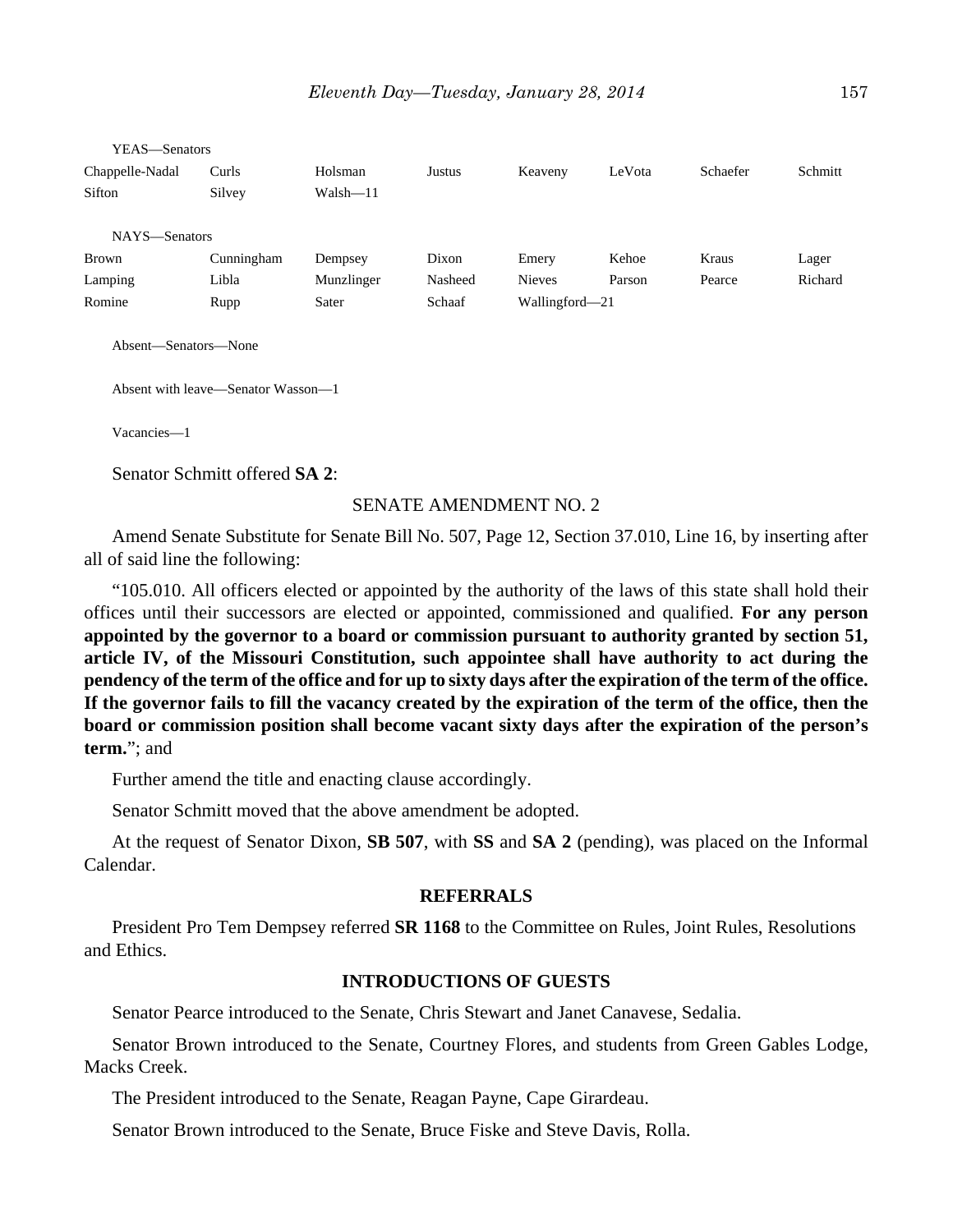Senator Libla introduced to the Senate, Dean and Cindy Million and Jim and Deanna Ward, Poplar Bluff.

On behalf of Senator Silvey and himself, Senator Wallingford introduced to the Senate, Kelsey Besand, Cape Girardeau; and Austin Stephenson, Kansas City.

Senator Brown introduced to the Senate, Sgt. Michael Jones, Cpl. Kyle Wilmont, Trooper Jacob Sellars and Sgt. Cody Fulkerson, Missouri State Highway Patrol.

Senator Kehoe introduced to the Senate, Maria Backes, Honey Creek.

Senator Kehoe introduced to the Senate, Missouri Cheerleading Coaches Association Class 2 Division Large State Cheer Champion Blair Oaks Cheerleading Squad; Coaches Christe Kemna, Lisa Lackman and Gwen Braun; Co-Captains Ashley Holland and Kelly Wilbers; and cheerleaders Rebecca Craigg, Abbey Eskens, Christina Kempker, Taylor Morgan, Emily Prenger, Caitlin Schaefer, Holly Wolken, Tressa Moeller, Abby Shanley, Claudia Alley, Lanie Berhorst, Taylor Gehlert, Rachel Isenberg, Abbie Kemna, Lauren Roark and Sadie Turner.

On motion of Senator Richard, the Senate adjourned under the rules.

# SENATE CALENDAR \_\_\_\_\_\_

# TWELFTH DAY–WEDNESDAY, JANUARY 29, 2014 \_\_\_\_\_\_

## FORMAL CALENDAR

## SECOND READING OF SENATE BILLS

| SB 669-Schaaf                | SB 683-Curls and Keaveny |
|------------------------------|--------------------------|
| SB 670-Sater                 | SB 684-Holsman           |
| SB 671-Sater                 | SB 685-LeVota            |
| SB 672-Parson                | SB 686-LeVota            |
| SB 673-Kehoe and Wallingford | SB 687-LeVota            |
| SB 674-Kehoe                 | SB 688-LeVota            |
| SB 675-Kehoe                 | SB 689-Schmitt, et al.   |
| SB 676-Curls                 | SB 690-Wasson            |
| SB 677-Curls                 | SB 691-Wasson            |
| SB 678-Curls                 | SB 692-Wasson            |
| SB 679-Curls                 | SB 693-Parson            |
| SB 680-Curls                 | SB 694-Cunningham        |
| SB 681-Curls                 | SB 695-Keaveny           |
| SB 682-Curls                 | SB 696-Schaefer          |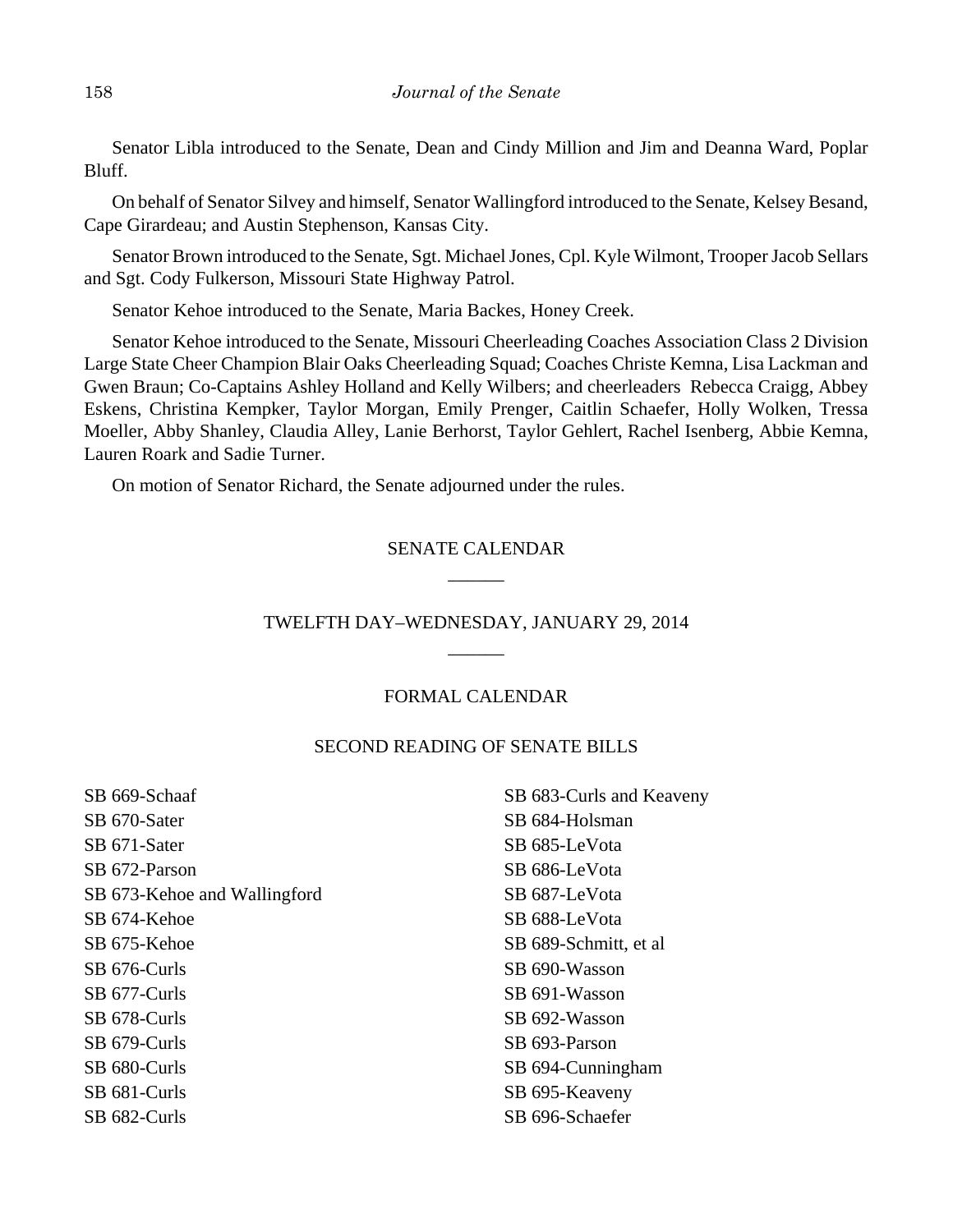SB 697-Schaefer SB 698-Justus SB 699-Pearce SB 700-Sater SB 701-Lager SB 702-Lager SB 703-Lager SB 704-Lager SB 705-Lager SB 706-Cunningham SB 707-Wasson SB 708-Sifton SB 709-Wallingford SB 710-Walsh SB 711-Walsh SB 712-Walsh SB 713-Emery SRB 714-Lager SRB 715-Lager SB 716-Brown SB 717-Brown SB 718-Richard SB 719-Kehoe SB 720-Justus SB 721-Justus SB 722-Justus SB 723-Parson SB 724-Parson SB 725-Nieves SB 726-Chappelle-Nadal SB 727-Chappelle-Nadal SB 728-Sifton SB 729-Romine SB 730-Nasheed SB 731-Nasheed SB 732-Keaveny SB 733-Schaefer SB 734-Cunningham SB 735-Brown SB 736-Sater

SB 737-Walsh SB 738-Walsh SB 739-Romine SB 740-Lamping, et al SB 741-Rupp SB 742-Schmitt SB 743-Schmitt SB 744-Nieves SB 745-Munzlinger SB 746-Munzlinger SB 747-Munzlinger SB 748-Walsh SB 749-Walsh SB 750-Walsh SB 751-LeVota SB 752-LeVota SB 753-Keaveny SB 754-Sater and Justus SB 755-Wallingford SB 756-Schaefer SB 757-Justus, et al SB 758-Justus SB 759-Sifton SB 760-Chappelle-Nadal SB 761-Wallingford SB 762-Schaefer SB 763-Schaefer SB 764-Lager SB 765-Chappelle-Nadal SB 766-Keaveny SB 767-Schmitt, et al SB 768-Pearce SB 769-Pearce SB 770-Wallingford SB 771-Sater SB 772-Lamping SB 773-Rupp SB 774-Dempsey SB 775-Walsh SB 776-Nieves